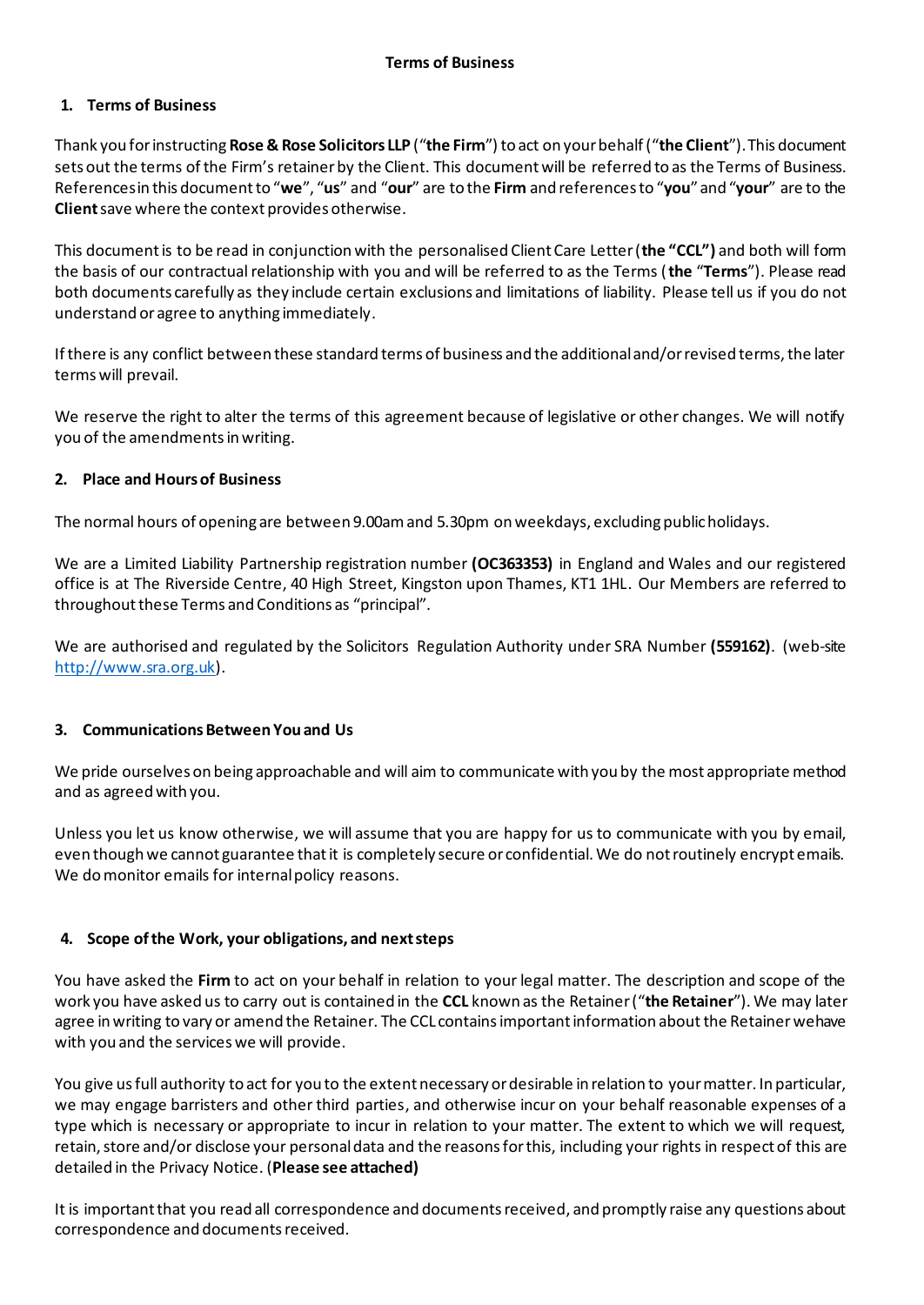In order to enable us to provide you with an efficient service, we ask that you provide us with clear, timely and accurate instructions and provide us with all the documentation required to progress the Retainer in a timely manner.

If you provide us with inaccurate or misleading information this may affect the Retainer and in some circumstances will prevent us from acting for you. In the event this occurs we will notify you in writing and explain why we cannot act for you. You will remain liable for any fees and disbursements incurred.

# **5. Where the Client is not an individual**

We are frequently instructed by companies, partnerships, limited liability partnerships or other bodies other than individuals (the "**Company**"). Where this happens, our **Client**is the **Company**.

By agreeing to these terms and conditions, the Company confirms that any officer or employee representing the Company has the consent and approval to represent the Company and provide instruction to the firm in relation to this matter.

In the event The Company wishes to restrict the provision of instructions, to particular officers or employees, The Company will provide written notification of who the firm can take instructions from.

# **6. Fees and Costs Estimate**

We normally charge for work on an hourly basis according to seniority and experience of the personnel involved, and the complexity of the matter. The CCL has provided details of our fees where fixed or has provided an estimate where it has not been possible to agree a fixed fee.

Any work done by us at your request which falls outside the scope of the work which the written agreement covers will be charged on the hourly basis outlined below. When our fees are charged on an hourly basis, our time will include, for example (and not limited to): -

- Meetings with you and others;
- Reading, preparing, drafting and working on papers;
- Correspondence and communications of all kinds sent and received;
- Telephone calls made and received;
- Travelling and waiting;
- Attending Court, including advocacy; and
- Identity Verification.

Unless agreed otherwise, all work undertaken for the benefit of the Client and/or upon the Client's instructions or request, is considered to be properly chargeable.

If we have agreed a certain rate for you, a fixed fee or any other payment arrangement then this will be specified in the **CCL**. By agreeing to our terms, you accept the rate, fixed fee or any other arrangement as set out in the **CCL.**

In some mattersit may be difficult to provide an estimate of how many hours work will be necessary and how much our total fees are likely to be. We will however always provide you with an estimate based on our experience and if this needs to be amended we will notify you.

Unless otherwise stated by us in writing, all estimates that we may provide are for guidance only and not binding. Therefore, our total fees and disbursements may be more or less than the estimate.

If your case proves substantially more complex, more time consuming than expected, or your instruction change we reserve the right to increase any estimate previously given and we will notify you of the revised figure.

It is usually necessary to incur expenses (often called "disbursements"). For example: court fees, company searches, property search fees, Land Registry fees, storage fee etc. We will tell you in advance the estimated or actual amount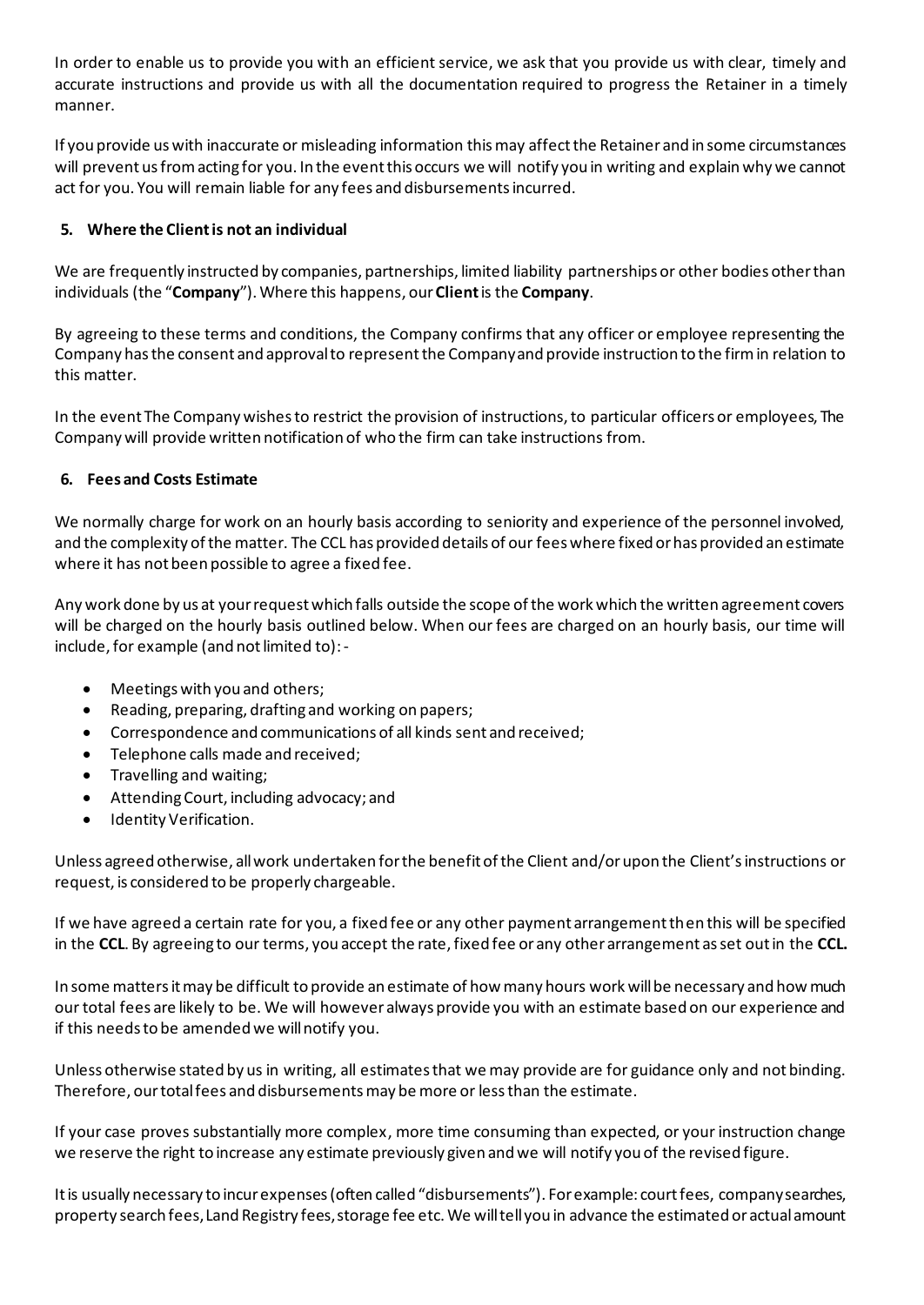and reason for any expense. You must pay any necessary expense before we incur the cost. Any likely expenses at the outset are set out in the CCL. If requested payments are not made promptly this may delay your matter.

We will update you on the position as to fees and disbursements at reasonably regular intervals by the rendering of our invoices and/or by way of separate communication.

Please note that it is fairly common for the amount of time that is spent on a matter to increase substantially at certain points. In addition, in the course of a matter, issues can arise without warning that give rise to the need to take urgent action to protect your interests. We will endeavour to keep you promptly appraised of such developments but it is not always possible for us to give you as much notice as would ideally be the case, of the additional work that might be required.

Our standard charging rates are detailed in the CCL.

Unless otherwise agreed, if for any reason a matter is not completed, our fees and disbursements will still be payable in respect of the work that has already been carried out up to the date that your instructions in this mater cease, and the work necessarily incurred afterwards as part of the orderly termination of our Retainer.

### **7. Value Added Tax**

We must add value-added tax ("VAT") to the charges and certain other expenses with each bill.

At present, the rate of VAT is 20%.

Our VAT registration number is GB 928 5154 08.

#### **8. Time Scales**

We will always seek to inform you of the length of time it will take to handle your matter from the point of instruction to finalisation. Any time frame provided is an estimate based on our experience. Where a matter is complicated, lengthy and/or progress depends on third parties then even the most careful timescale may be wrong and is beyond our/your control.

We will endeavour to keep you informed of the timescales throughout this matter, but please remember the difficulties mentioned. Do not make arrangements based on the estimate without checking with us whether it is safe or sensible to do so.

#### **9. Photocopying and related costs**

On a day-to-day basis we will undertake general photocopying at our office. For efficiency we sometimes outsource larger photocopying jobs (e.g. trial bundles) to an external provider. We will charge you for photocopying at the same rates whether the copying is undertaken in-house or whether it is outsourced. We will endeavor to only undertake photocopying (whether internally or sent externally) to the extent that it is reasonably necessary for the appropriate keeping of records or otherwise for the proper advancement of your matter.

#### **10. Costs Draftsman**

For certain types of matters, it may be necessary to employ the services of a Costs Draftsman. A Costs Draftsman is a specialist consultant who assists with certain aspects of a case in relation to the recovery of legal costs and in particular when a Detailed Assessment of Costs is required by the Court.

We will charge you for Cost Drafting services at the same hourly rates as ours whether the Cost Drafting is undertaken in-house or whether it is outsourced

#### **11. Invoices(Bills)**

We will normally aim to invoice you monthly in arrears for our fees and disbursements, albeit we may in our discretion invoice you more or less frequently than this.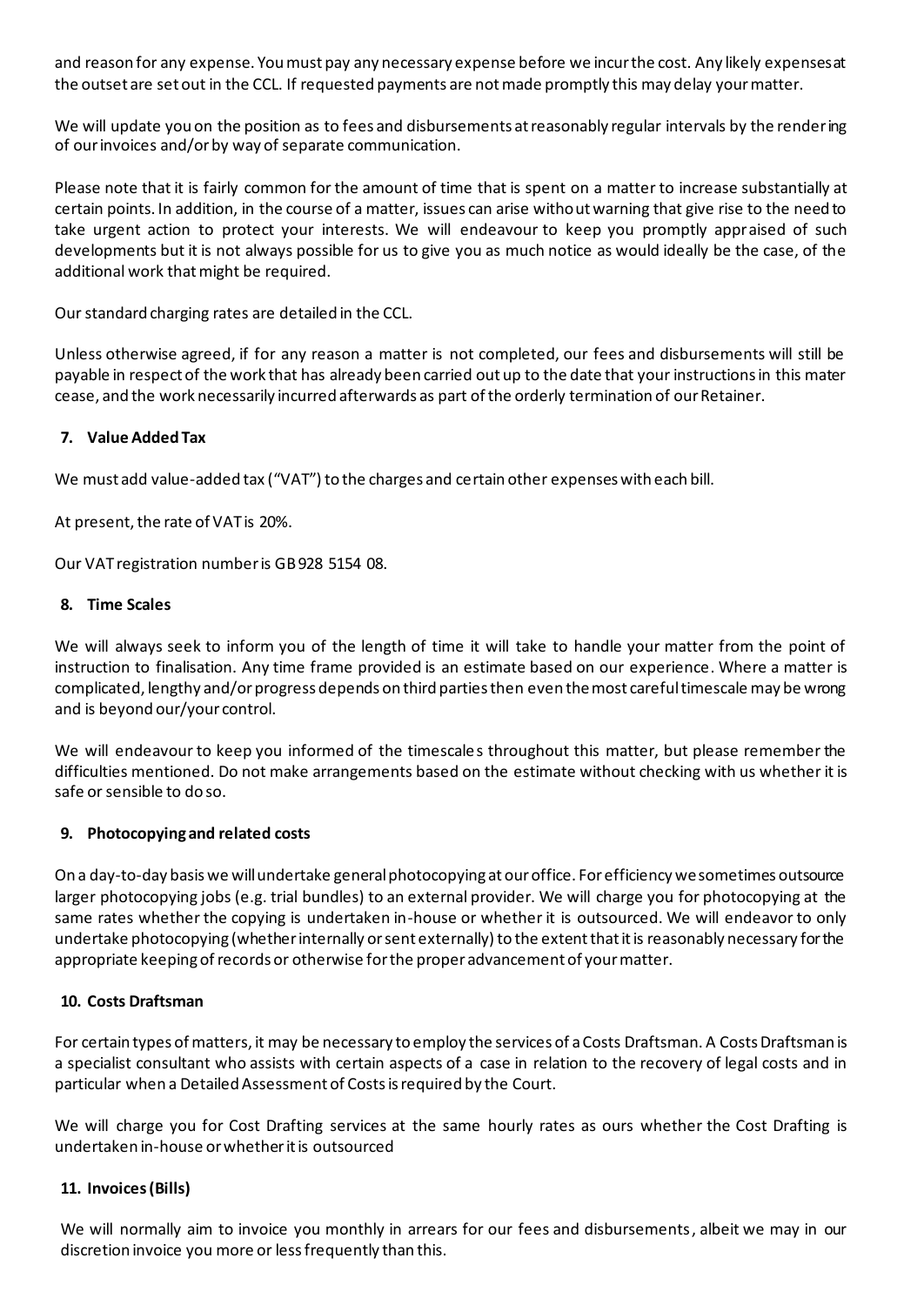If we send you bills electronically you waive your right to receive a signed hard copy of the bill under s69(2) of the Solicitors Act 1974.

Payment to our bank account referred to on our invoices is due immediately on the issue of our invoices and in any event, strictly within 14 days of the dispatch of our invoices unless we agree in writing otherwise ("the Credit Period").

We reserve the right to charge interest at 8% above the current base rate of the Bank of England on any amounts outstanding after the Credit Period.

In the event of non-payment of any of our invoices by the end of the Credit Period, we reserve the rights:

- to decline to act any further;
- to suspend and/or to cease work with immediate effect.

In circumstances where this is necessary and appropriate, we may apply to the Court to be taken off the record as the solicitor acting in this matter. We reserve the right, in appropriate circumstances, to charge you for the time and costs incurred in taking such a step. We would, however, inform you before taking such a step.

We require payment of our invoices without any deduction or withholding or set-off on account of taxes or other charges of any nature. If any withholding is required by law, you will be responsible for paying such additional amounts as is necessary so that we receive full payment of our invoices.

If you have any query about any invoice, you should contact us straight away. Our practice is to render our invoices to you by post and/or email, at our sole discretion. If you would like us to deliver invoices to you in a different format or to a specific person, please let us know.

If you are not satisfied with the fees and disbursements invoiced in relation to the work, we undertake for you, please let us know. If we have failed to respond satisfactorily to you about the fees, you have the right under Part III Solicitors Act 1974 to have the invoices rendered by us assessed and/or complain to the Legal Ombudsman, full details of which are set by clicking the link [https://a63e7ca0-7469-484b-82af-](https://a63e7ca0-7469-484b-82af-156d010592b1.filesusr.com/ugd/d0ea5f_cac8fe4722fc464e831de79a33ff2093.pdf)[156d010592b1.filesusr.com/ugd/d0ea5f\\_cac8fe4722fc464e831de79a33ff2093.pdf](https://a63e7ca0-7469-484b-82af-156d010592b1.filesusr.com/ugd/d0ea5f_cac8fe4722fc464e831de79a33ff2093.pdf)

Please note that the Legal Ombudsman may not deal with a complaint about a bill if a client has applied to the Court for assessment of that bill.

# **12. PaymentsOn Account & Interest**

We will usually ask our clients to make payments on account of fees and/or disbursements, incurred and/or anticipated. Details of payments on account are provided in the CCL.

Any money held or received by us from the clients or on their behalf is placed into our client account in accordance with the SRA Accounts Rules.

We will notify you, in writing, before we remove any monies on account to pay any fees and/or disbursements.

We will account to you for interest on sums in excess of £10,000 held by us for at least a week. We may also account to you for interest on smaller amounts if held for longer periods and if we have agreed in writing to do so. The payment of interest is subject to a *de minimis* rule, made by the Law Society, which means that no interest will be payable if the amount involved is less than £20.

We reserve the right to *off-set* and/or apply any money held in our client bank account on your behalf against our invoices providing we have given you at least 7 days' written notice of the same.

We reserve the right to ask you to make further payments on account at any future time.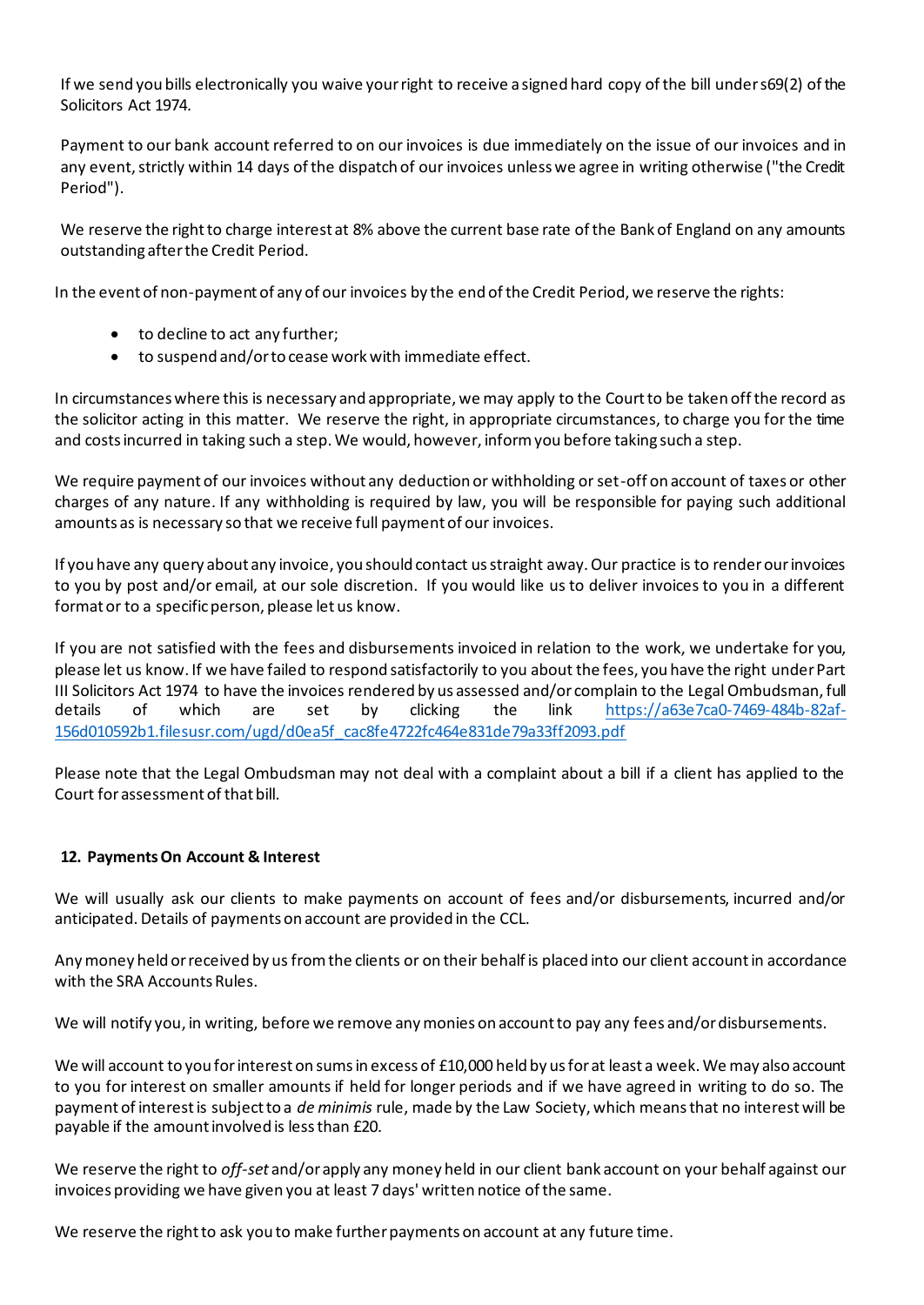# **13. Ceasing To Act**

There may be circumstances where We are unable to continue to act for you such as, but not limited to, failure to provide instructions, providing misleading instructions, non-payment of invoices or refusal to pay monies on account when requested to do so.

In the event that we are required to cease acting we will notify you in writing providing you with the details for your decision.

In circumstances where this is necessary and appropriate, we may apply to the Court (on reasonable notice to you where appropriate and practicable) to be taken off the record as solicitor acting in this matter. We reserve the right in appropriate circumstances, to charge you for the time and costs incurred in taking such a step.

We are entitled to retain and exercise a lien over monies (or other personal property) which is recovered for you, whether by judgment or by settlement agreement, in the course of litigation or otherwise, while money is owed to us.

We will only exercise a lien over monies equal to the full amount owed to us. Any surplus monies will be returned to you. If necessary, we will make an application to the Court for a charging order ove r the monies/property recovered or preserved by us (on the Client's behalf) pursuant to the Solicitors Act 1974. We reserve the right in appropriate circumstances, to charge you for the time and costs incurred in taking such a step.

We would, however, inform you before taking such a step. If at any time we choose to waive or abandon this right of lien, we will inform you of this expressly in writing and, absent such notification, it should in no circumstances be inferred that such right has been waived or abandoned. We confirm that we will exercise our rights as set out in this paragraph appropriately and fairly in all of the circumstances of the matter.

### **14. The Client Account**

As already referred to, monies held in the client account are held on your behalf and will only be transferred or paid out for the purpose intended and after we have provided with you written notice.

In relation to any of your money we may hold in our client account, it is unlikely that we will be held liable for losses resulting from a banking failure.

Your money is currently protected under the Financial Services Compensation Scheme (FSCS) up to a limit of £85,000 per individual and per institution, but not per account. Therefore, if you hold other personal money in the same bank as our client account, the limit remains £85,000 in total.

Some deposit taking institutions have several brands, i.e. where they trade under different names. Clients should check with their bank, the FCA or a financial adviser for more information.

In the event of a banking failure, your acceptance of these terms and conditions will constitute your consent to this firm disclosing your details to the FSCS for the purposes of making a reimbursement claim on your behalf.

# **15. Other Party's Fees, Charges and Expenses**

It is important for you to understand that you alone are responsible for paying the bills. In contentious matters only it may be possible that the other party will be ordered to pay your charges and expenses, but:

- Even if you are successful, the other party may not be ordered to pay all your charges and expenses or these may not be recovered in full; or
- If the other party receives public funding, you may not get back any of your charges and expenses even if you win.
- If any of the above occur, you will have to pay the balance of our charges and expenses.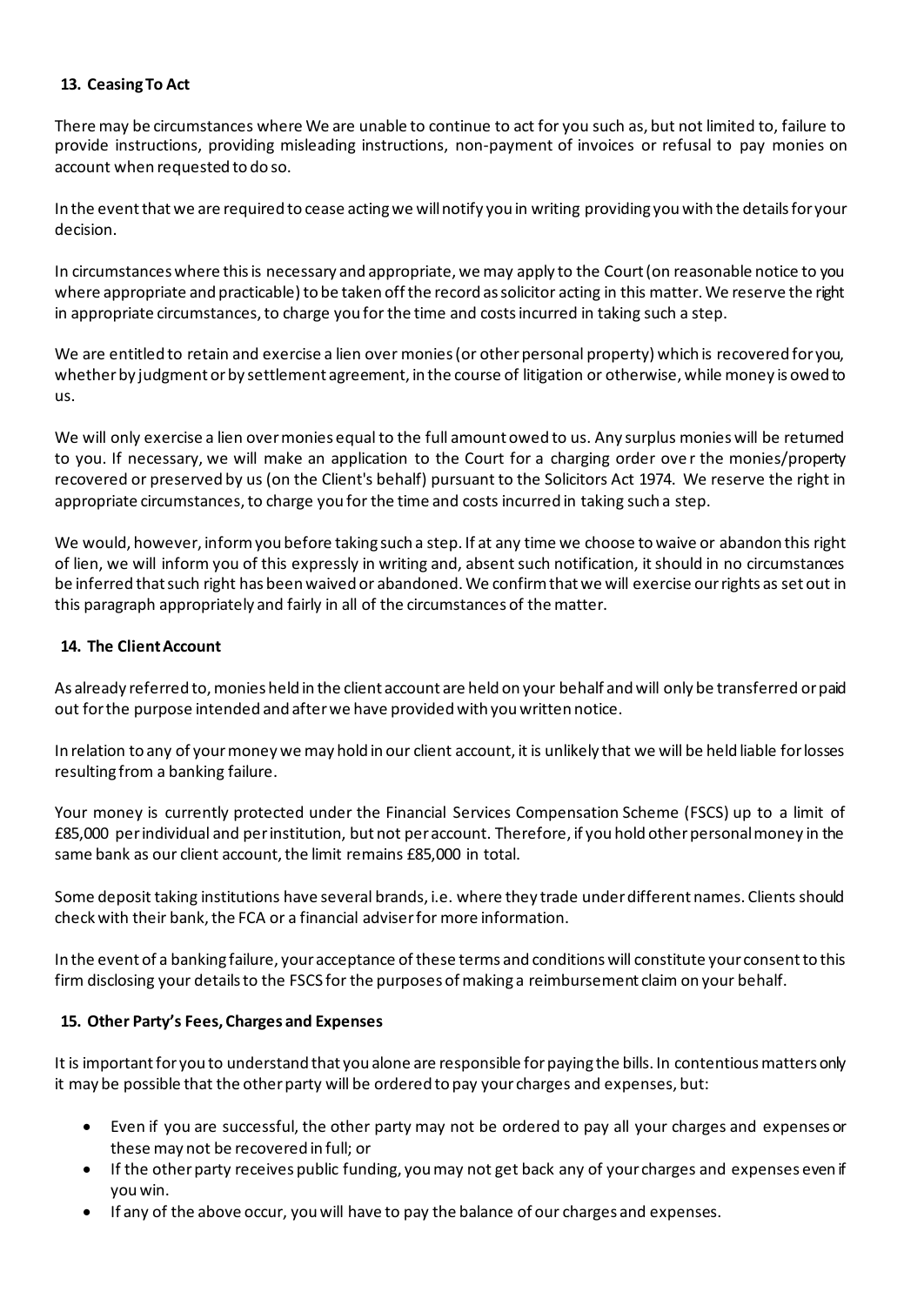• If you are successful and the Court orders the other party to pay some or all of your charges and expenses, interest can be claimed on them from the other party from the date of the order. We will account to you for such interest if you have paid Phillips's charges and expenses on account, but we are entitled to the rest of that interest.

You will also be responsible for paying the charges and expenses of seeking to recover any charges and expenses that the Court orders the other party to pay.

In some circumstances, the Court may order you to pay the other party's legal charges and expenses. This may be at the end or during the matter. This may happen if, for example, you lose the case, or part of it. The money due to the other party is in addition to Our fees and expenses.

You may have insurance to cover our charges and expenses and your liability for the other party's charges and expenses. If not, in some circumstances it would be advisable for you to have insurance to meet the other party's charges and expenses. We can advise further on this issue where appropriate.

# **16. Complaints**

Please click here to view our complaint policy [https://a63e7ca0-7469-484b-82af-](https://a63e7ca0-7469-484b-82af-156d010592b1.filesusr.com/ugd/d0ea5f_cac8fe4722fc464e831de79a33ff2093.pdf)[156d010592b1.filesusr.com/ugd/d0ea5f\\_cac8fe4722fc464e831de79a33ff2093.pdf](https://a63e7ca0-7469-484b-82af-156d010592b1.filesusr.com/ugd/d0ea5f_cac8fe4722fc464e831de79a33ff2093.pdf) 

# **17. Client Due Diligence (CDD) including Know Your Client (KYC) and Anti Money Laundering (AML) Regulations**

We are required to make compulsory identity checks of our clients to ensure we know who we are dealing with (KYC) and in some instances, to comply with the requirement of The Money Laundering and Terrorist Financing Regulations 2019 (AML) to prevent the handling the proceeds of crime, either intentionally or unintentionally.

We will meet our obligations by asking you for documentation about You. Where applicable we will undertake an Electronic Check (AML check) which will reveal information about You. The checks we undertake do not have any impact on your credit rating.

Being asked for identification does not mean you are under suspicion.

The CCL sets out the information we require you to send to us and when, and our costs estimate will provide you with details of any fees you are required to pay for these checks.

Notwithstanding client privilege rules, it is a requirement to notify any irregularities we consider fit to the National Crime Agency (NCA). In the event of a report being made, whether appropriately or not, you agree there shall be no liability to the firm and in no circumstances will compensation become due or payable to you.

The Office of Financial Sanctions Implementation (OFSI) helps to ensure that financial sanctions are properly understood, implemented and enforced in the United Kingdom. If we find out that a person or organisation we are dealing with is subject to financial sanctions, we must immediately:

- Stop dealing with them:
- Freeze any assets we are holding for them:
- Notify the OFSI as soon as possible.

We may ask you to reimburse us for any costs we reasonably incur in complying with any disclosure requirement referred to above.

We will not be liable for loss, damage or delay arising out of the firm's compliance with any statutory or regulatory requirements.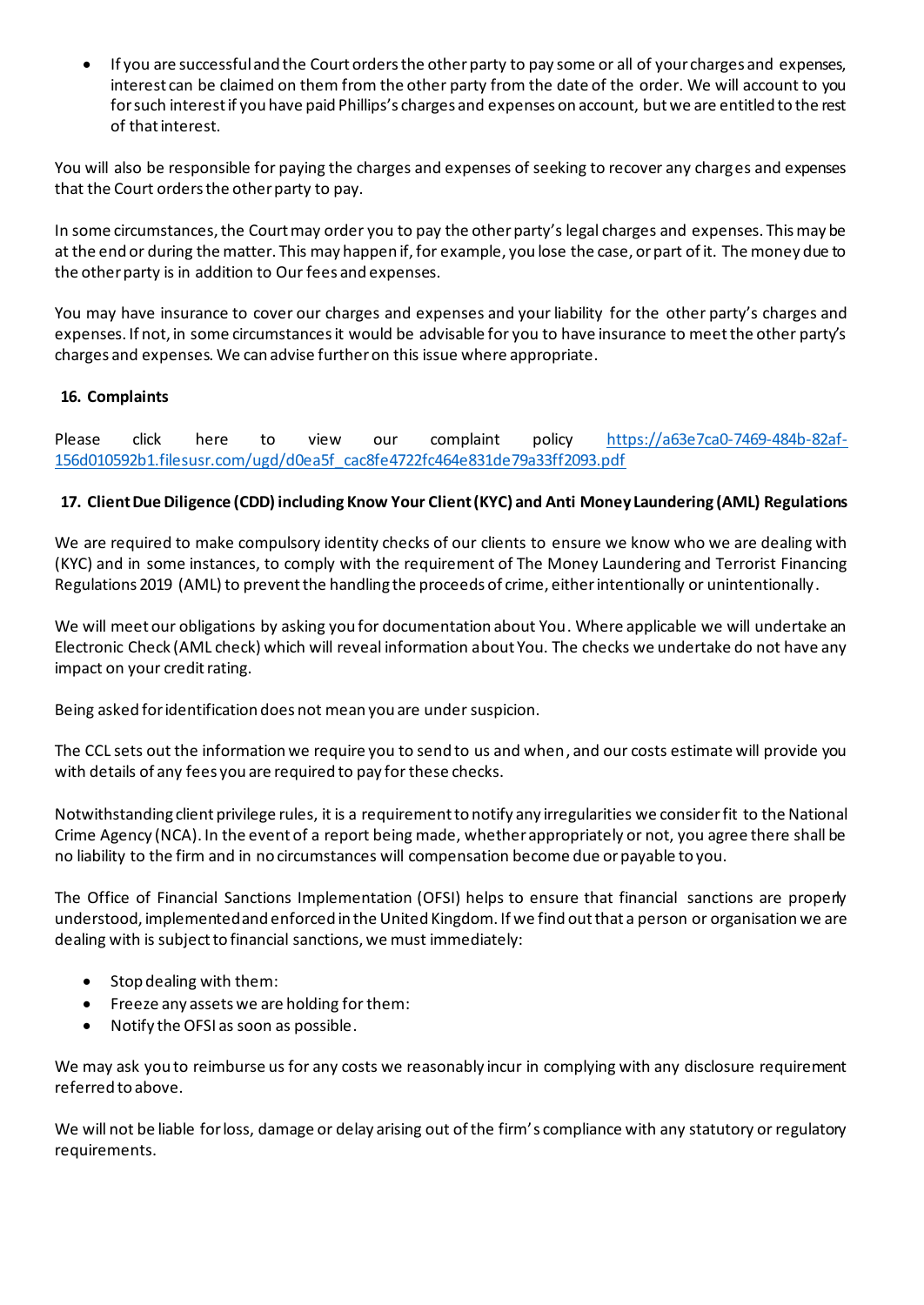### **18. Commissions & Referral Fees**

We will disclose to you in the CCL, all commissions earned by us in relation to your instructions and where we agree otherwise in writing, we shall keep the commission.

We will also disclose to you, in the CCL, any arrangements we have with an introducer to pay a fee for introducing or referring you or your matter to Us.

### **19. Financial Services**

When we provide services to you, we are acting as your legal adviser. We are not authorised by the Financial Conduct Authority under the Financial Services and Markets Act 2000. Where we provide services to you in relation to a matter which involves or relates to an investment, those services may involve us in carrying on regulated investment, those services may involve us in carrying on regulated investment activities. We can undertake those activities, but only a limited basis where an exemption to that Act applies, including where those activities are closely linked to legal work we do for you.

Nothing that we say or do should be taken as advice on the merits of any investment activity (whether under the Financial Services and Markets Act 2000 or otherwise). No communication from us will constitute or should be regarded as an invitation or inducement to engage in any investment transaction or other activity or to exercise any rights conferred by any investment.

You are solely responsible for any decision you take to negotiate or enter into a proposed transaction and should do so based on your own assessment of its merits and risks. If you are in doubt over any of these matters you should seek advice from an appropriately qualified financial adviser.

### **20. Insurance Distribution**

We are not authorised by the Financial Conduct Authority. However, we are included on the register maintained by the Financial Conduct Authority so that we can carry on insurance distribution activity, which is broadly the advising on, selling and administration of insurance contracts. The firms EDF reference number is [insert number]. This part of our business, is regulated by the Solicitors Regulation Authority and arrangements for complaints or redress if something goes wrong are subject to the jurisdiction of the Legal Ombudsman.

The register can be accessed via the Financial Conduct Authority website at [http://www.fca.org.uk/firms/financial](http://www.fca.org.uk/firms/financial-services-register)[services-register](http://www.fca.org.uk/firms/financial-services-register).

#### **21. Documents**

It is essential that steps are immediately taken by you to preserve any documents which are relevant to this matter whether they help or hinder your case. This will include electronic data and documents such as emails. It is essential that you stop any routine destruction of documents which might relate to this matter and that care is taken over the creation of new documents.

You should be conscious that any documents you create may be seen by the adverse parties and the Court (or other tribunal) if those documents are not protected by legal privilege. We have included information about this under cover of a separate document headed Litigation Disclosure.

# **22. Storage of Documents**

For details of file and data storage/retention please view our data protection information notice by clicking on the following link [https://a63e7ca0-7469-484b-82af-](https://a63e7ca0-7469-484b-82af-156d010592b1.filesusr.com/ugd/d0ea5f_fc8f2b075618445a9e2d4290c0b5f684.pdf)[156d010592b1.filesusr.com/ugd/d0ea5f\\_fc8f2b075618445a9e2d4290c0b5f684.pdf](https://a63e7ca0-7469-484b-82af-156d010592b1.filesusr.com/ugd/d0ea5f_fc8f2b075618445a9e2d4290c0b5f684.pdf)

We will not destroy documents that you ask us to deposit in safe custody although we reserve the right to charge you a reasonable fee for recovering your files from storage and/or for keeping them in safe custody after 7 years.

#### **23. Auditing of Files and Systems**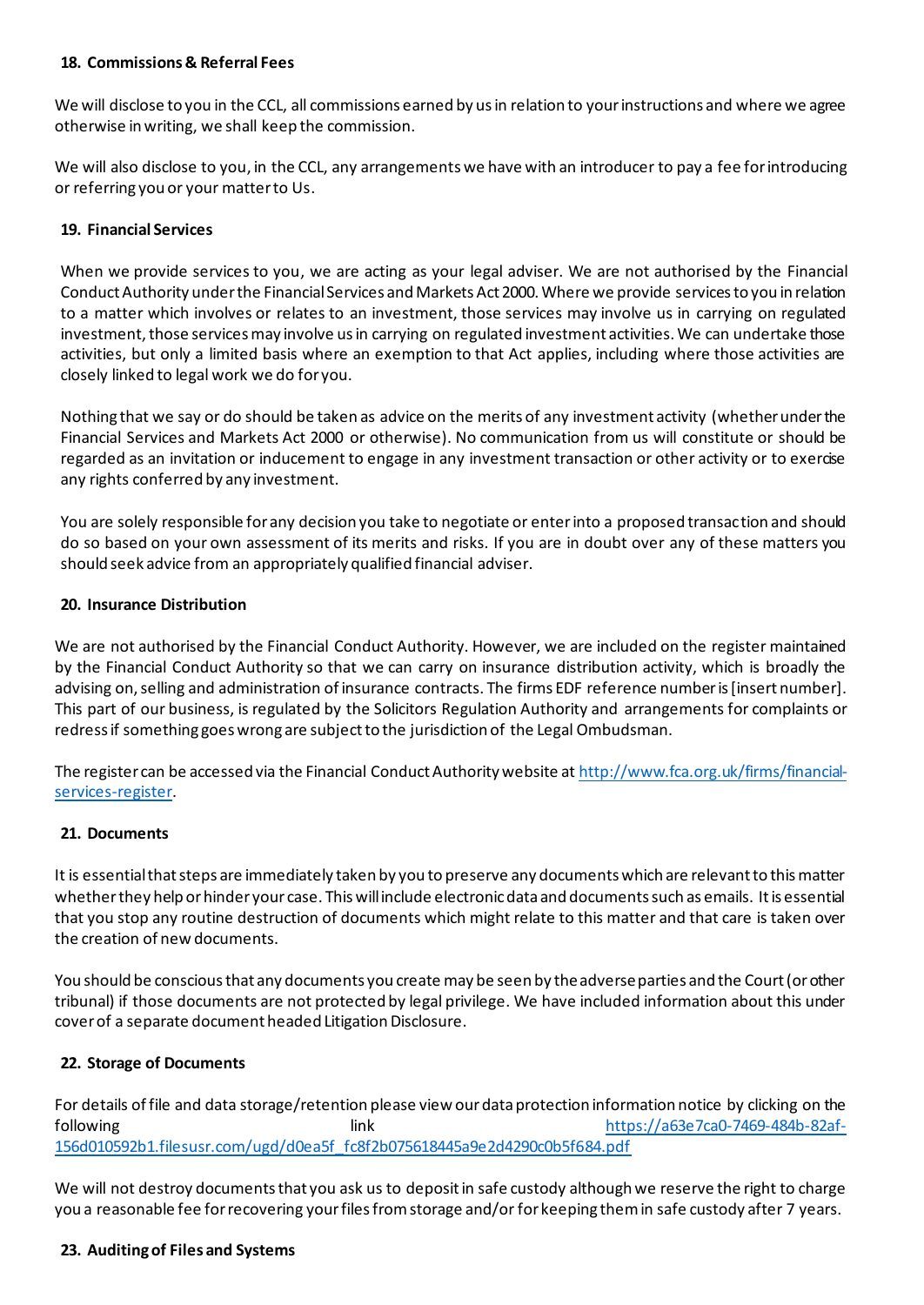External firms or organisations may conduct audits or quality checks on our practice. These external firms or organisations are required to maintain confidentiality in relation to your files.

As a result of this, we are, or may become subject to periodic checks by outside assessors. This could mean that your file is selected for checking. All inspections are, of course, conducted in confidence. If however you object to this, then please let us know and we will mark your file(s) as "not to be inspected".

### **24. Service of Documents**

We may serve on you any formal document(s) or notice(s) related to our engagement by you at the physical address shown in the CCL or by email.

Where documents are served by email, they are deemed to be received by you as at the time of sending (irrespective of whether in fact received and the time of actual receipt).

Where documents are sent to your physical address by post they are deemed to be received by you at the time of actual receipt or, if earlier, the lapse of seven business days from the date of posting.

### **25. Copyright & Intellectual Property**

We retain the copyright and all other intellectual property rights in all documents provided to you. You are granted a non-exclusive licence to use such documents for the purpose for which they are provided but not otherwise.

We may retain for our subsequent use a copy of any advice or opinion of any barrister or third party given in written form (or any note of any advice or opinion) obtained in the course of providing services to you.

#### **26. Confidentiality**

We will put your interests first and protect your confidentiality at all times, other than where our legal or professional obligations specifically require otherwise expect as set out in section 17.

We may disclose information to third parties with your prior consent or where that information is already in the public domain. If it is in the scope of your instructions to do so, we may also disclose information to our insurers and regulator in accordance with our professional rules.

Any advice we provide is for your benefit alone and should not (without our consent) be disclosed to and may not be relied upon by any third party.

#### **27. Joint Instructions**

Where we agree to work on a matter for more than one client jointly, the rights and obligations of the joint clients to us in relation to the provision of services will be several (save for obligations to pay money to us, which will be joint and several).

Each joint client irrevocably permits us to disclose to any other of the joint clients at any time any information which we would otherwise be prohibited from doing so by virtue of our duty of confidentiality.

If any joint client ends this permission during the provision of services or if a conflict of interest otherwise arises between joint clients, we may suspend or terminate the provision of services related to that matter to one or more of the joint clients.

#### **28. Payments**

We do not accept cash payments in excess of £1000. When we have to pay money to you, it will be paid by cheque, BACS or Telegraphic Transfer and not in cash to you or to a third party.

#### **29. Professional Indemnity Cover**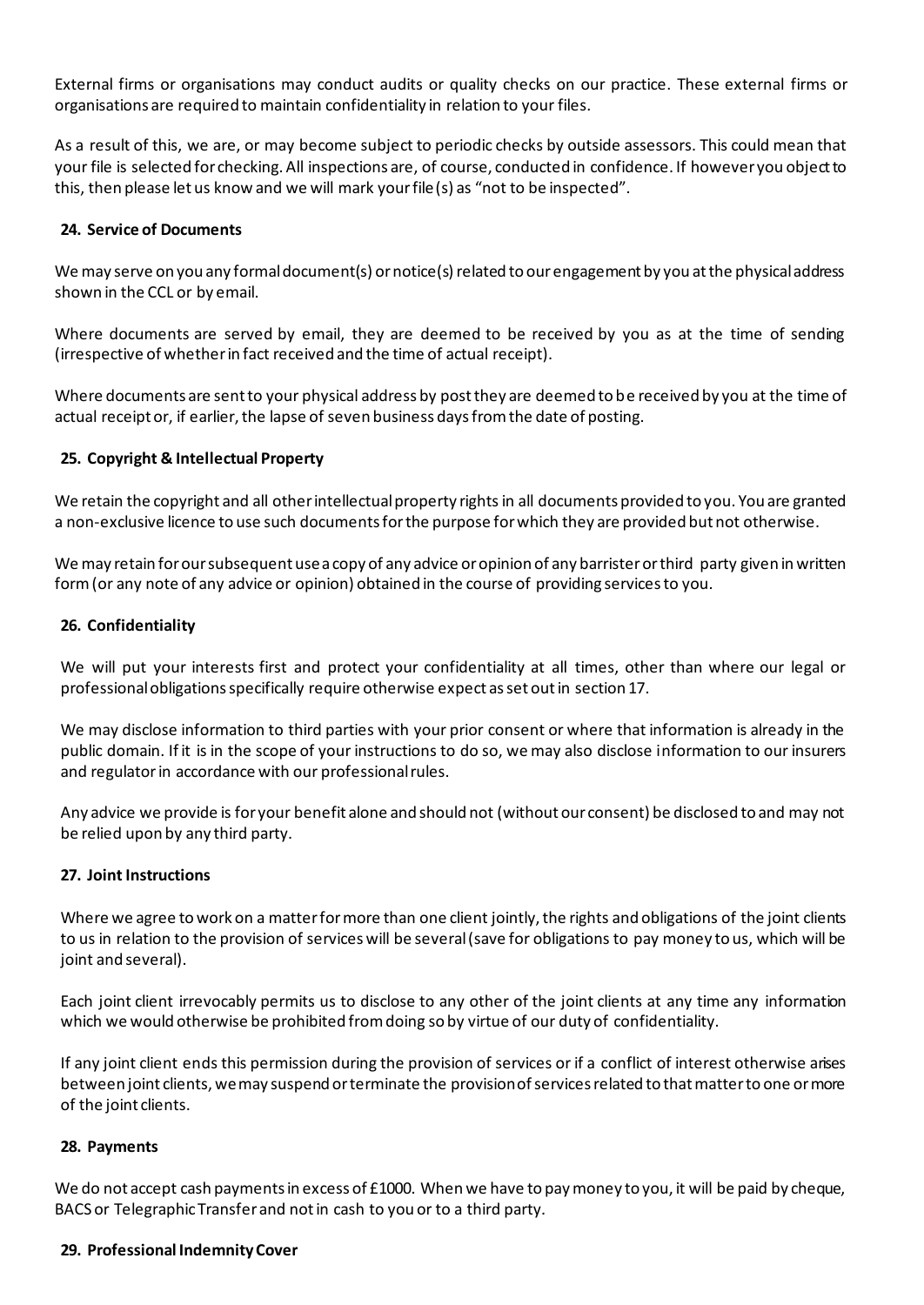Details can be provided on request.

### **30. Service Standards**

We will update you regularly by telephone, email, SMS text message or letter with the progress of your matter and inform you if we anticipate that the costs being incurred may exceed the estimate, or if the timescales are likely to change. We will review your matter regularly and advise you of relevant legal issues and of any circumstances and risk of which we are aware or consider to be reasonably foreseeable that could affect its outcome.

It is of the utmost importance that you keep us informed if you change your address, telephone number or email address as soon as possible.

# **31. Conflict of Interest**

A conflict of interest may arise where:

- We owe (or, if we accept your instructions, would owe) separate duties to act in the best interests of two or more clients in relation to the same or a related matter, and those duties conflict, or there is a significant risk that those duties may conflict; or
- Our duty to act in your best interests in relation to a matter conflicts, or there is a significant risk that it may conflict, with our own interests in relation to that or a related matter; or
- We have confidential information in relation to a client or former client, and you wish to instruct us on a matter where that information might reasonably be expected to be material and you have an interest adverse to our other client or former client (for the purposes of this paragraph "you" does not include associated entities).

We may act for parties engaged in activities similar to or competitive with yours, but we will not act for a third party in relation to the same matter if there is a conflict of interest between that third party's interest and your interests.

We may decline to act for you where accepting your instructions would create a conflict of interest or cause us to break an existing agreement with a third party.

Where our professional rules allow and subject to satisfying the requirements of those rules (for example implementing an information barrier), we may act for you and another client where a conflict of interest would otherwise exist provided that we have the consent of both parties. We do not require your consent to act against an associated entity.

If whether through a change in circumstances or otherwise we find that we have agreed to provide services to you in circumstances which give or could give rise to a conflict of interest, we will discuss with you how to deal with the conflict and may be obliged to stop providing services to you and/or to all other clients affected by the conflict of interest.

# **32. Limitation of Liability of the Firm and its Principal, Employees, Servants and Agents**

We will only owe a duty to you, the client, and we will not be representing any parent companies, subsidiaries, affiliates, officers, directors or employees of the client, and those other entities or individuals will be deemed to have separate interests from you with respect to this matter and any future matter.

The Firm is wholly and exclusively responsible for the work carried out by its principal, consultants, employees, servants and agents on its behalf and you acknowledge and accept that none of the Firm's employees, servants and agents, consultants and principal incurs any obligations and/or liabilities towards you in respect of any work.

To the maximum extent permitted by law, none of the Firm's principal, employees, servants and agents shall have any personal liability for any matter arising out of or connected to the Terms of Business and/or the Retainer whether arising in contract, tort, negligence, misrepresentation, breach of statutory duty or otherwise and you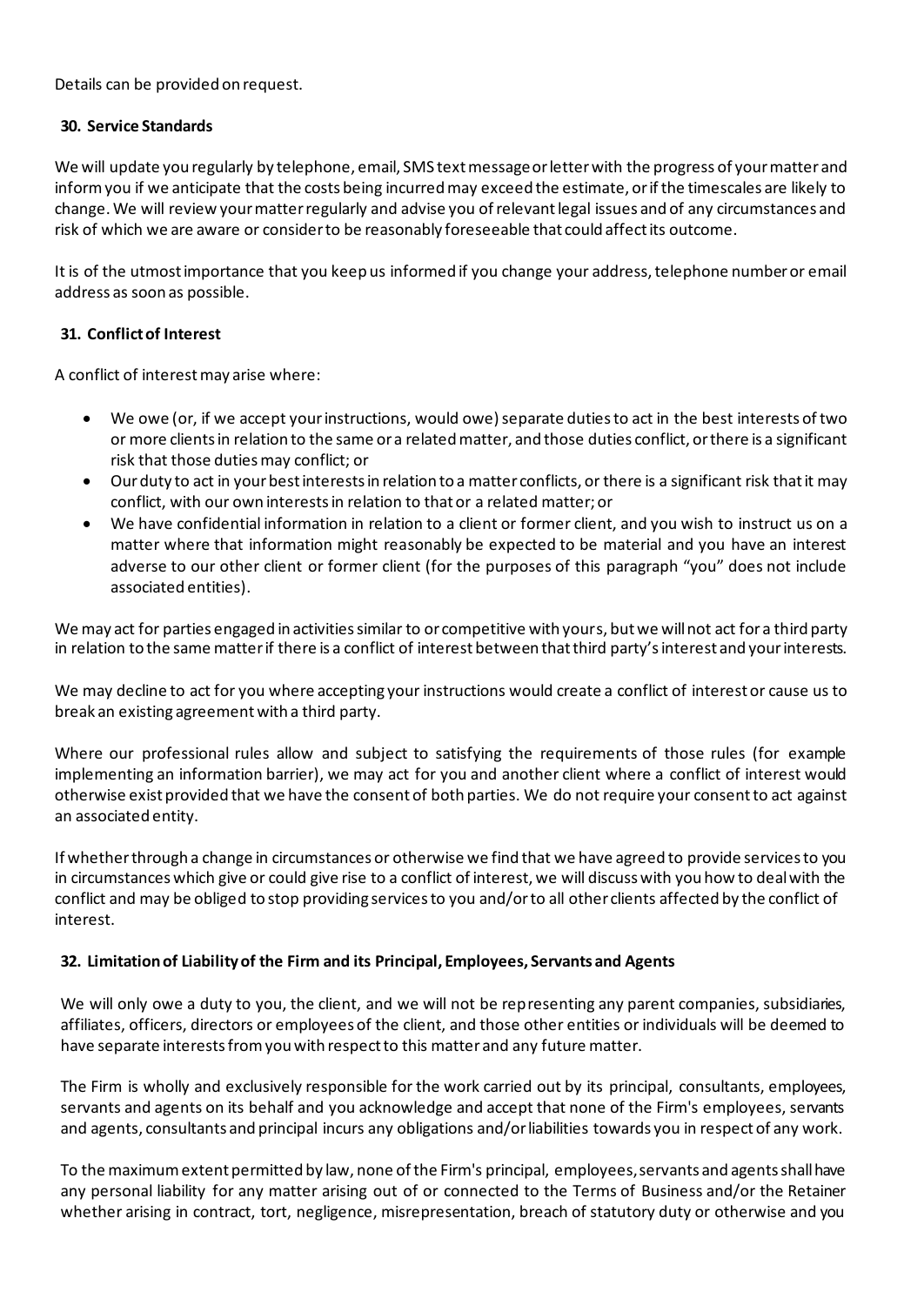waive any such claim which may arise and you further accept and agree that you shall not bring any claim against any of the Firm's principal, employees, servants and agents.

Save in cases of fraud or reckless disregard of professional obligations, the aggregate liability of the Firm to you in respect of the Terms of Business and the Retainer and howsoever arising (whether for breach of contract, negligence, misrepresentation, breach of statutory duty, tort or otherwise) islimited to the lower of:

- £2,000,000 for any claim (which sum also represents the full extent of the Firm's cover under the Firm's professional indemnity insurance policy); or
- any loss caused directly by the Firm (thereby excluding all indirect and/or consequential losses) subject always to the Firm's liability not being below the minimum level of liability prescribed by the Law Society of England and Wales / the Solicitors Regulation Authority from time to time, in which event the Firm's liability shall be limited to the minimum level of liability prescribed by the Solicitors Regulation Authority.

Save where imposed by law, we do not accept any responsibilities for third parties we may engage with in connection with services that we provide to you pursuant to our retainer, this matter or anything connected to this matter.

We exclude any liabilities for such third parties, and you agree to this. To the extent that notwithstanding this provision the law imposes on us a responsibility to third parties, our liability for them shall be limited in accordance with this clause.

You agree to indemnify us against any claims, liability or expense which we incur or are legally obliged to pay as a result of acting for you, except to the extent that such liability or expense is caused by our negligence, fraud or reckless regard of our professional obligations.

# **33. Right to Cancel**

Consumer Contracts (Information, Cancellation and Additional Charges) Regulations 2013 will apply to this matter. This means you will have the right to cancel your instructions to us within fourteen days without giving any reason. We will inform you in our engagement letter if this is applicable for your matter.

The cancellation period will expire fourteen days after the date of our initial communication with you.

To exercise the right to cancel, you must inform us of your decision to cancel by a clear statement (e.g. a letter sent by post, fax or email) using the contact details on our letter.

To meet the cancellation deadline, it is sufficient for you to send your communication concerning your exercise of the right to cancel before the cancellation period has expired.

If you requested us to begin work on your matter during the cancellation period, we reserve the right to ask you to pay us an amount which is proportionate to what has been performed until you have communicated to us your cancellation, in comparison with the full coverage of the retainer.

# **34. Termination**

You may terminate your instructions at any time and must inform us in writing. If there is good reason, we may decide to stop acting for you and terminate the Retainer see section 13.

We will give you reasonable notice that we will stop acting for you. If you or we decide that we will stop acting, you will pay our charges and expenses on an hourly basis as set out above.

# **35. Privacy Policy**

We are committed to protecting your personal information and respecting your privacy.